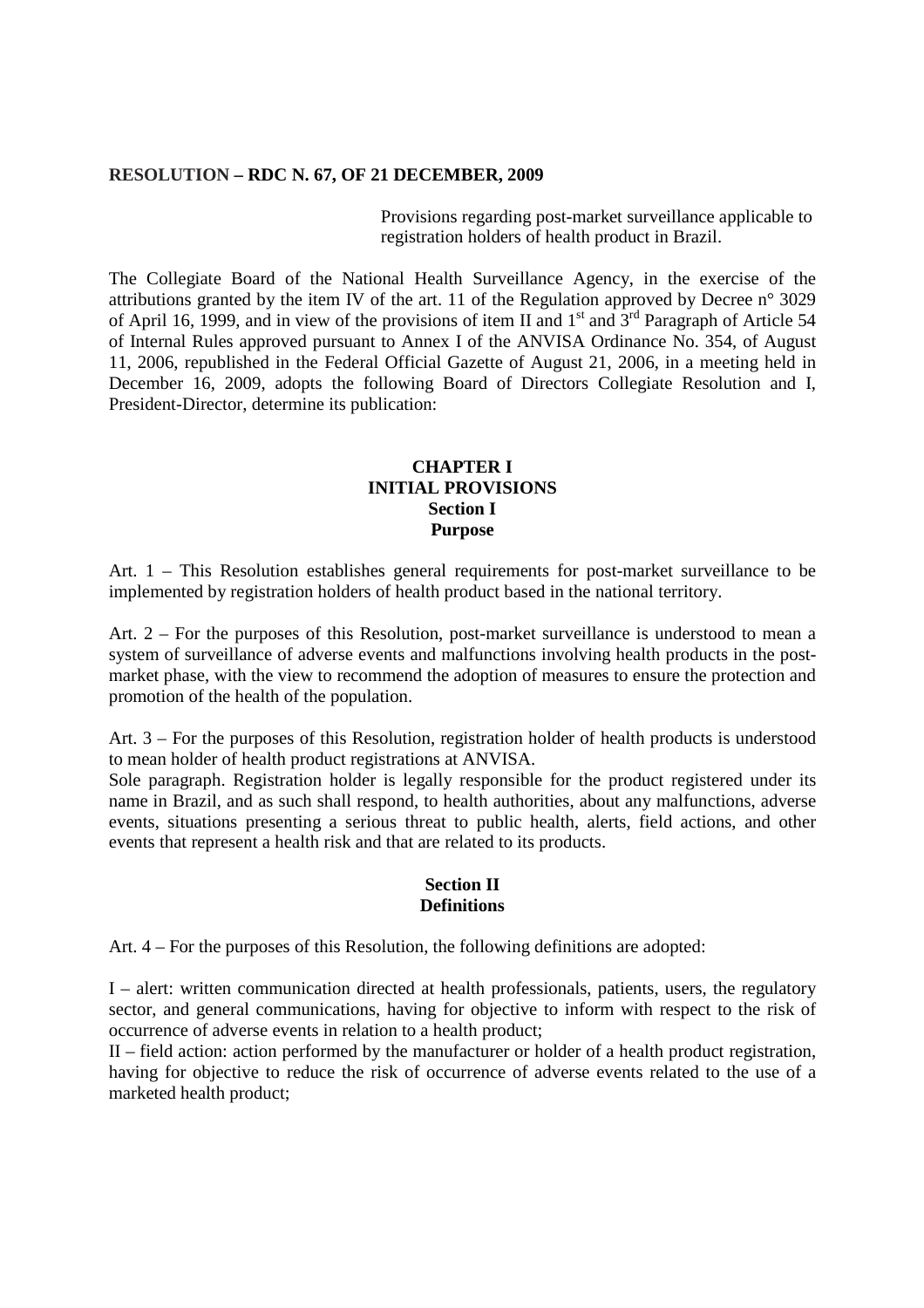III- adverse event: any undesirable effect to humans resulting from the use of products subject to health surveillance;

- IV serious adverse event: an adverse event that meets at least one of the following:
- (a) leads to death;
- (b) causes a disability or permanent damage in a structure of the body;
- (c) requires medical or surgical intervention to prevent permanent harm to a function or structure of the body;
- (d) requires hospitalization of a patient or a prolongation of hospitalization;
- (e) leads to a disturbance or risk to a fetus, fetal death, or a congenital anomaly.

V – non serious adverse event: any other adverse event not included in the definition of a serious adverse event;

VI – risk management: systemic application of policies, procedures and practices with the objective to analyse, assess and control risks;

VII – instructions for use: manuals, brochures and other documents accompanying a health product that contain technical information about the product;

VIII – notification: the act of informing health authorities, or other organizations, about the occurrence of adverse events or malfunctions involving health products, by the registration holder;

IX – health product: a product falling into one of the following two categories:

- (a) medical product a product, such as equipment, device, material, article or system having a use or application that is medical or dental or for laboratory use, that is intended to prevent, diagnose, treat, rehabilitate, or for contraception, and that does not rely on pharmaceutical, immunological, or metabolic means to achieve its primary function in humans, but may however be assisted by such means;
- (b) *in-vitro* diagnostic product: reagents, standards, calibrators, controls, materials, articles and instruments along with their instructions for use, used to perform a qualitative, quantitative, or semi-quantitative determination on a sample derived from the human body and is not intended to perform an anatomical, physical, or therapeutic function, nor to be ingested, injected or inoculated into humans, but is to be solely used to provide information about a sample derived from a human;

X – malfunction: notification of suspected adulteration or irregularity of a product or company in relation to technical or legal aspects, and that could, or not, cause harm to individual and collective health;

XI – traceability: the ability to describe the history, application, processes and the location of a product, in a particular organization, by means of records and identification;

XII – risk: the combination of the probability of occurrence of harm and the severity of the harm; XIII – serious threat to public health: any type of occurrence that results in an imminent risk of death, serious lesions or serious disease, that requires rapid corrective measures;

XIV – National System of Health Surveillance (SNVS): constituted of the Ministry of Health, the National Health Surveillance Agency (ANVISA), and the Health Surveillance Centres of the States, Territories, and the Federal District.

# **CHAPTER II POST-MARKET SURVEILLANCE IN THE COMPANY**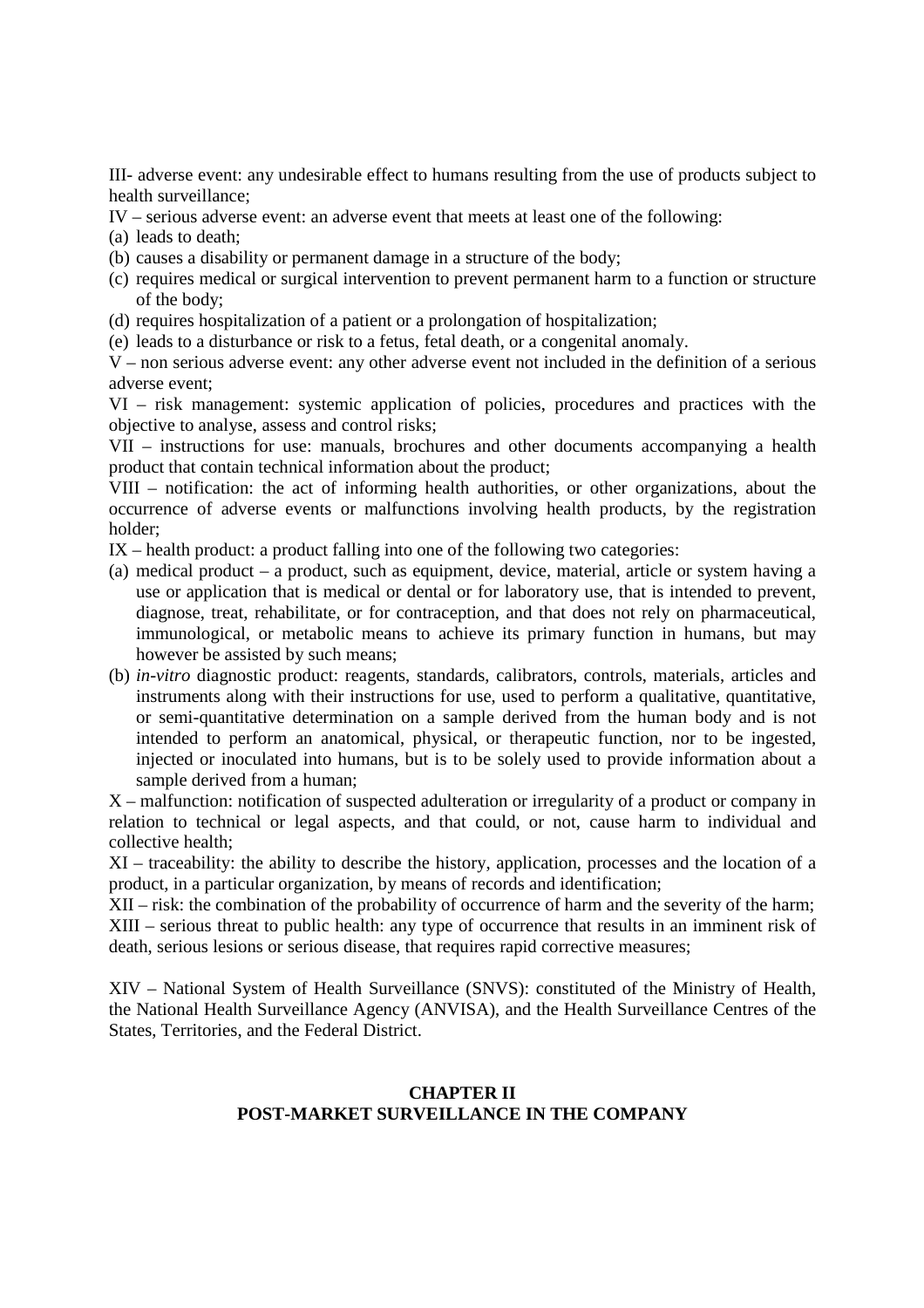Art. 5 – The registration holder shall designate, in a written document, at least one professional with college-level training, as responsible for post-market surveillance in the company.

Art. 6 – The registration holder shall organize and implement a system of post-market vigilance in its company, in order to:

I – predict and provide the resources necessary to fulfill the provisions of this Resolution;

II – standardize and ensure the effective implementation of post-market surveillance processes and procedures, in accordance with the company's quality system;

III – ensure the effective management of risks associated with its products;

VI – ensure that all professional roles and responsibilities are formally described, communicated, and understood by persons involved in post-market surveillance activities;

V – develop, implement, monitor, and continuously evaluate training for professionals involved in activities described in this Resolution;

VI – make available, processes, procedures, reports and other documents related to post-market vigilance, when requested by the National System of Health Surveillance (SNVS);

VII – receive and document information regarding malfunctions, adverse events, situations presenting a serious threat to public health, counterfeiting, alerts, and field actions related to products registered in its name;

VIII – evaluate information regarding malfunctions, adverse events, situations presenting a serious threat to public health, counterfeiting, alerts, and field action related to products registered in its name, in order to investigate these occurrences according to the severity and risk of each situation;

IX – notify the SNVS of malfunctions, adverse events, situations presenting a serious threat to public health, and counterfeiting related to health products, that it becomes aware of, in accordance with the requirements of Article 8 of this Resolution;

X – maintain an up-to-date and properly documented records of notifications related to malfunctions, adverse events, situations presenting a serious threat to public health, counterfeiting, alerts, and field actions related to products registered in its name, so as to ensure traceability of the information related to post-market surveillance actions performed in the company, including the rapid retrieval of data;

XI – present its conclusions of the investigation to the notifier of the occurrence of malfunctions, adverse events, serious threats to public health or counterfeiting of health products, in writing, when requested by the notifier or health authorities, describing the relevant evidence; and

XII – comply with other legislation pertinent to the surveillance of health products.

Sole paragraph: All records required by item X above shall be maintained for a period of time equivalent to the expected lifetime of the product, but not less than two years from the date of receipt of the notification by the registration holder.

Art. 7 – For the purposes of post-market surveillance, the registration holder shall conduct a priority review of the following occurrences in relation to a health product involving a patient, user, or other person:

I – serious threat to public health;

II- death;

III – serious adverse event not leading to death;

IV – malfunction having the potential to cause death or a serious adverse event;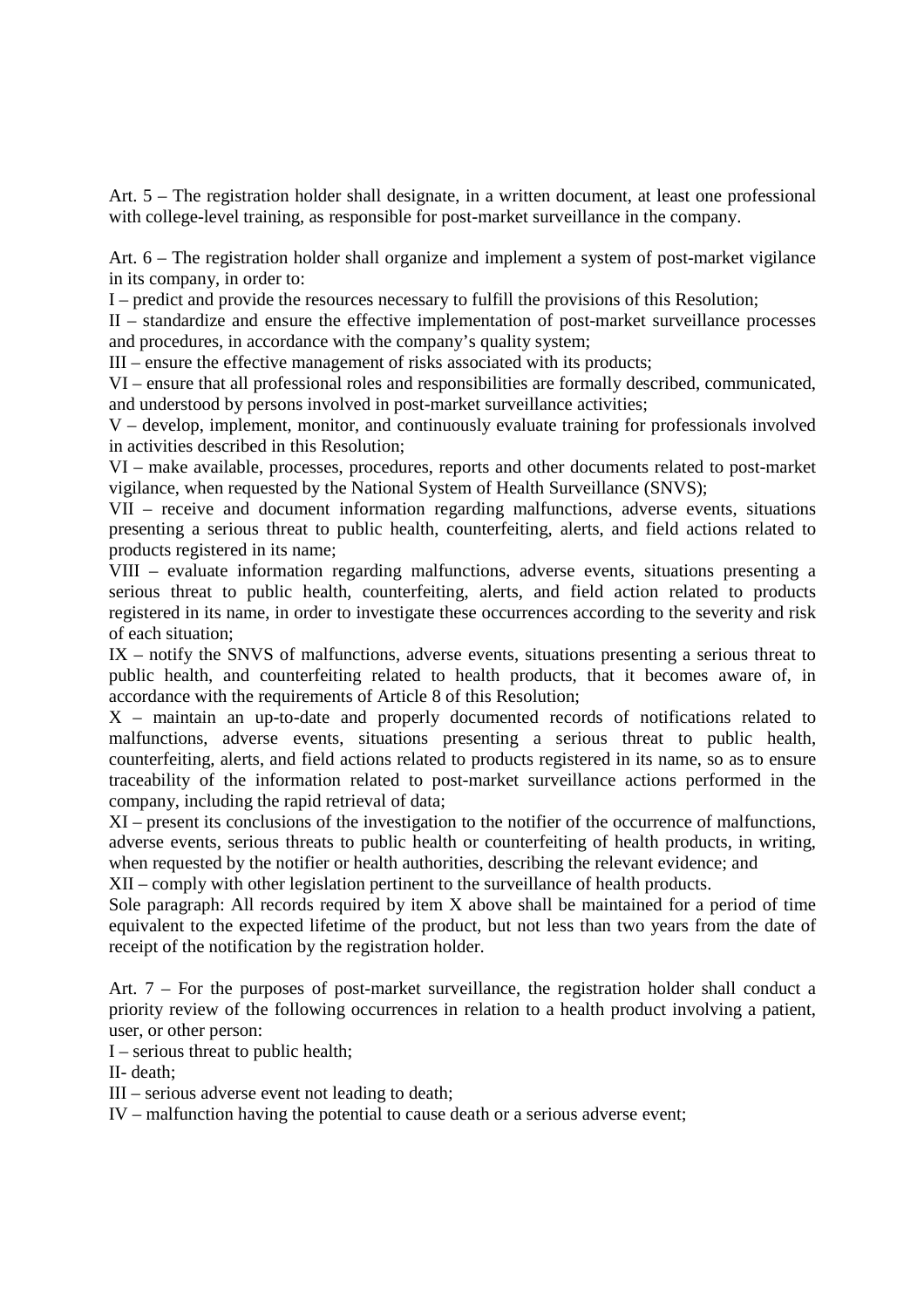V – non-serious adverse event;

VI – malfunction having the potential to cause a non-serious adverse event; and VII - counterfeiting

### **CHAPTER III MANDATORY NOTIFICATION**

Art. 8 – The registration holder shall notify the SNVS as quickly as possible, in accordance with the following deadlines:

I – No later than 72 (seventy-two) hours after becoming aware of the following verified events within the national territory that are associated with health products registered in its name:

- a) death;
- b) serious threat to public health;
- c) counterfeiting.

II – No later than 10 (ten) days after becoming aware of the following verified events within the national territory that are associated with health products registered in its name:

- a) serious adverse events not involving death;
- b) non-serious adverse events, the re-occurrence of which has the potential to cause a serious adverse event to a patient, user, or other person.

III – No later than 30 (thirty) days after becoming aware, of a verified malfunction within the national territory and associated with a health product registered in its name, that could lead to a serious adverse event in a patient, user, or other person, provided that one of the following conditions applies:

- a) the possibility of re-occurrence of the malfunction is not remote;
- b) an event of the same type has caused or contributed to a death or serious harm to health in the last three years;
- c) the registration holder of the product needs, or needed, to perform an action to prevent danger to health;
- d) the possibility that an use error was caused by deficient design, labelling, or instructions.

IV – No later than 10 (ten) days after becoming aware, of the following verified events occurring in other countries and associated with health products registered in its name in Brazil:

- a) death;
- b) serious risk to public health;
- c) counterfeiting.

§ 1 – The registration holder shall notify where there is confirmation or strong suspicion that its health product caused, or contributed, to the event.

§ 2 – The notification of international events to which refers item IV of this Article is only applicable in cases were the registration holder, or a distributor authorized by the registration holder, has imported into Brazil lots or serial numbers affected by the same problem as the original event.

Art. 9 – The registration holder shall maintain the information referred in the notifications sent to the SNVS up-to-date, in accordance with the development of each case.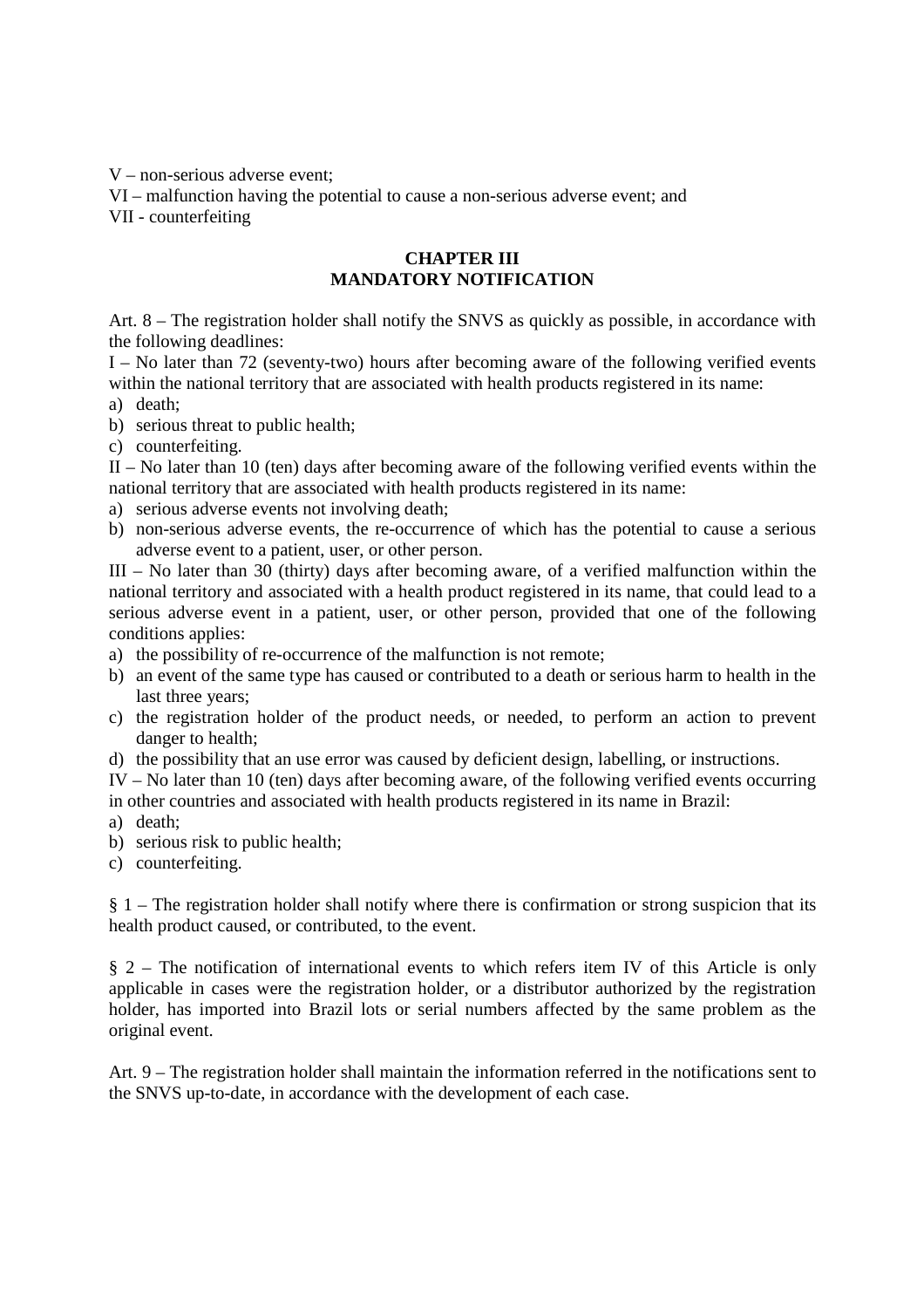Art. 10. The adverse events and malfunctions described in Article 8 of this Resolution are exempt from notification requirements when one the following verified conditions applie:

I – the malfunction is normally detectable by the user prior to using the product, independent of existing precautions contained in the instructions for use provided with the product;

II – the registration holder has information that the adverse event was caused by the condition of the patient, whether pre-existing or acquired during the use of the health product under investigation;

III – the sole cause of the adverse event or malfunction is the use of the product after the expiry date or beyond the useful life established by the manufacturer;

IV – the product features a mechanism to prevent faults conditions that present a risk to the patient, user, or other person, and the fault-prevention mechanism functioned correctly to prevent the occurrence of a serious adverse event:

 $V$  – the events are planned and expected by the manufacturer or registration holder, are clearly identified in the labelling or instructions for use of the products, and are functionally or numerically predictable when the product is used in accordance with indications;

VI – the product is not used in accordance with the intended uses declared by the manufacturer, the instructions and warning contained in the labelling and instructions for use of the product, and did not cause a serious adverse event; and,

§ 1 – A situation described in item I of this Article is not applicable in cases where the adverse event is due to product non-conformity.

 $\S$  2 – In order to justify situations found in item II, the registration holder shall have available sufficient information to conclude that the product did not cause or contribute to cause the adverse event.

§ 3 – The registration holder shall notify the SNVS about malfunctions, adverse events or other occurrences that, regardless of their inclusion in the conditions contained in items I to VI of this article, are related to a serious threat to public health.

§ 4 – In situations described in the previous paragraph, the deadline for notification is 72 hours, in accordance with item I of Article 8 of this Resolution.

Article 11 – For the purposes of notifying the SNVS of events in accordance with Article 8 of this Resolution, the holder of the registration shall use the SNVS electronic information system defined by ANVISA.

# **CHAPTER IV FINAL AND TRANSITIONAL PROVISIONS**

Article 12 – Adverse events and malfunction arising from use of health products, quoted in the notification to SNVS, and which may constitute a violation of federal health legislation will be investigated by appropriate administrative process.